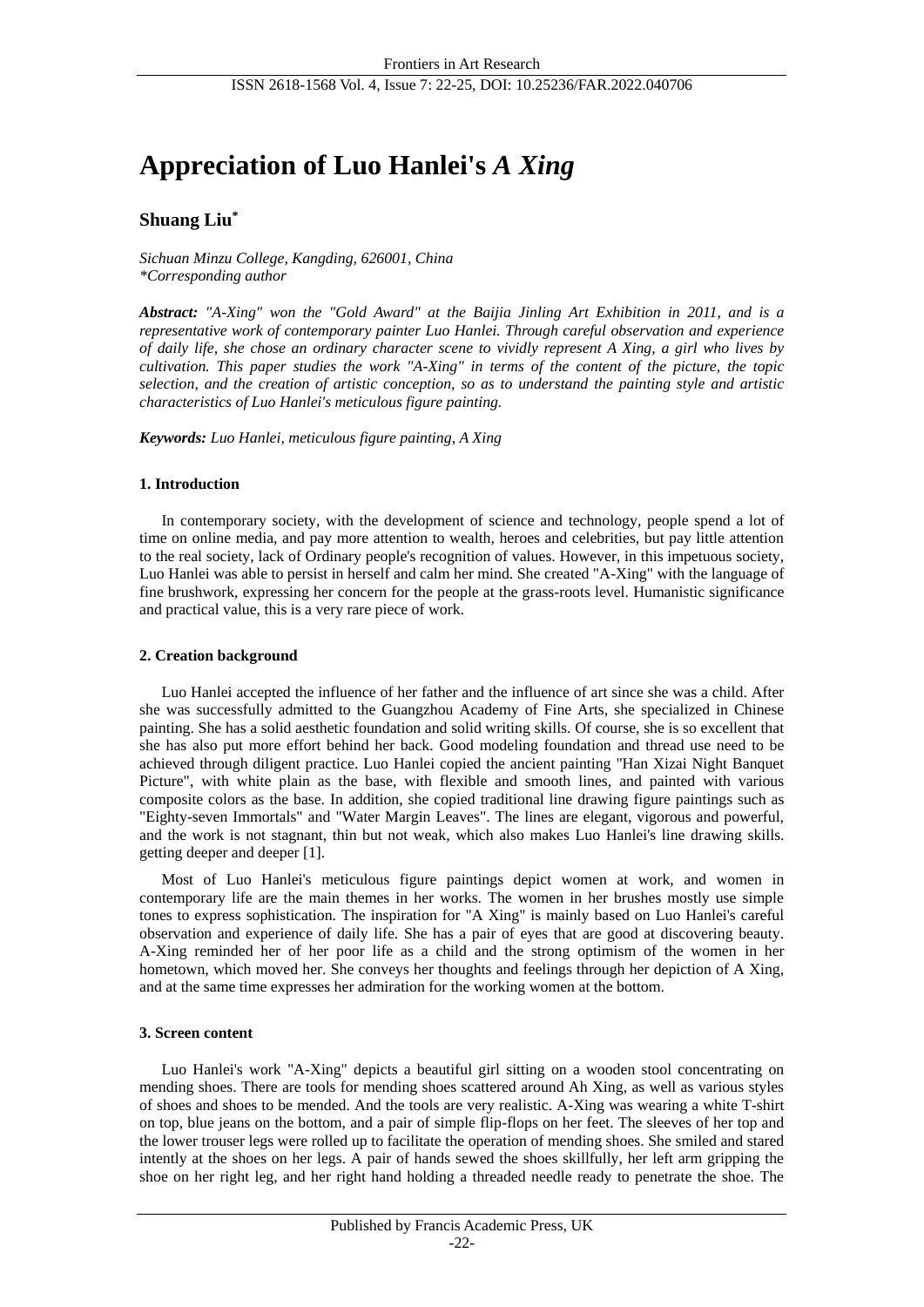whole picture is simple, elegant and full of life.



*Figure 1: "A-Xing" Luo Hanlei, meticulous figure painting*

## **4. Smooth lines**

Line is the most important modeling technique in Chinese painting. It seems to be a simple line, but it is all-encompassing and rich in connotation. In Chinese painting, lines are not only used to describe the physical structure, but also used to express the texture and spatial volume of things, and are also an important means for the author to express his personal emotions and artistic thoughts. Luo Hanlei once wrote in "Bone Technique Using Brush - Fine Brush Line Drawing": "Line is actually a brushstroke, and the line in Chinese painting elevates the formal beauty of the brushstroke to an absolute height, paying attention to the formal beauty and abstract beauty of the line itself. In addition to the reactive description, it is also the embodiment of the author's subjective aesthetic tendency [2]."

In the painting "A Xing", Luo Hanlei perfectly expresses the delicacy of the lines. The characters' hair and facial features are round and full. The expression method of hair is mainly grouped rendering, the facial features are outlined with ochre and ink, which is very expressive, and the lines of the skin are natural, vivid and realistic. The top is a white T-shirt, with uniform and smooth lines, rich in changes. In particular, the treatment of clothing lines is very flexible and vivid, showing the soft texture of the white T-shirt. The lines of the jeans are outlined with iron lines and combined with rubbing to highlight the firm and elastic texture of the jeans fabric. She uses a dry brush to rub to produce dry lines to express wood, metal, leather and other objects. Therefore, the lines used in the whole painting are delicate and smooth, full of changes. Luo Hanlei integrates traditional and modern lines, and brings the beauty of line drawing to the extreme on the basis of rigorous modeling, making the image of the character A Xing more vivid and natural.

## **5. Light colors**

Luo Hanlei Luo Hanlei has a unique view on color. Most of her works are fresh and elegant, simplifying and weakening colors, reducing the contrast between cool and warm colors, and replacing complex colors with three colors of black, white and gray, which is very general. The color of the picture has been subjectively processed, and the overall color use is harmonious and clear. In the painting "A-Xing", she chose the traditional Chinese black and white as the main color for coloring, giving people a deep and calm atmosphere [3]. The depiction of the face is only sub-stained with eosin on a black basis, and ochre is used to render the excess of the structure. The center of the face is dyed with ochre and ink, and the facial features are clearly structured, especially the coloring of the lips. The structure is dyed with ochre and ink. The highlights are left blank, showing chapped and pale lips,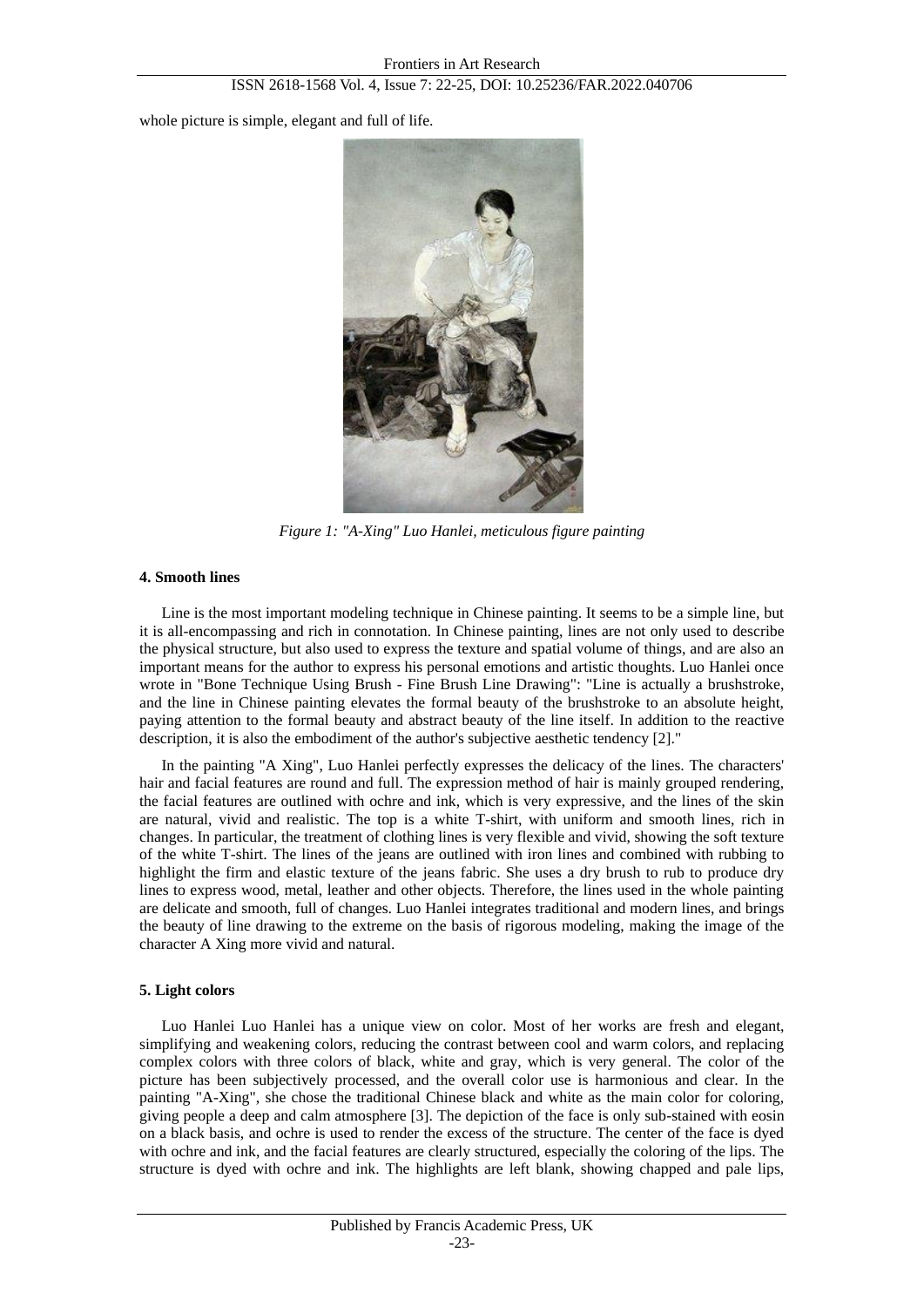## ISSN 2618-1568 Vol. 4, Issue 7: 22-25, DOI: 10.25236/FAR.2022.040706

highlighting Ah Xing's hard and laborious life. Hands and feet are mainly sub-stained with a little eosin to make the skin more delicate and rounded. The top is mainly dyed with white powder for the bright part, the dark part is dyed with light ink, and the jeans are dyed with cyanine and ink, showing a very realistic texture with a unique mechanism. A lot of black is used in the whole painting. The metal tools for shoe repair, the shoes to be repaired and the stool are all expressed in black and light strong contrasting visuals. Luo Hanlei likes to use mineral pigments with subtle changes, and uses a lot of colors; and in order to make the colors appear dense and thick, she uses a unique color spray technique to form a special color effect.

## **6. Original texture**

With the progress of society and the rapid development of science and technology, many new painting materials have been produced. On the basis of traditional techniques, meticulous figure painting is also constantly innovating, presenting a variety of picture effects. Texture has become an indispensable expression technique in the creation of meticulous figure paintings, which can distinguish the relationship between objects and images, and usually express the painter's subjective emotions, with personal life experience and aesthetic concepts.

In Luo Hanlei's creation, she used her original texture production method. She is good at rubbing and weaving to create textures with real objects, and handles texture effects in a flat way to create unique hand-woven textures. In terms of texture creation, Luo Hanlei has tried different methods. For example, the effect of denim pattern is printed on corduroy cloth, and the texture of leather and linen is expressed by spraying dots from an autonomous nozzle pot. It is not simple for these different techniques to present vivid and natural effects in the picture, and it takes more time and energy to scrub and modify in the post-processing, which is not a one-time success.

In the work "A Xing", A Xing's jeans, slippers, shoe repair tools, leather, and wooden stools are all textured by rubbing, spraying and rubbing, which highlights the texture of objects and further enriches them screen content. In addition, among Luo Hanlei's texture production methods, the most common one is the weaving of mesh. Often weaving a serigraph with an irregular outline as the background of the main character, this is a unique expression technique she created, and it has also become a symbol with personal characteristics. When weaving, she determined the general structure of the picture with the sparse warp and weft, and then used short lines to splicing, multi-layered, coherent and orderly. If you look closely at the lines, there are radians intermittently. In fact, when they are used as the background, they show fine verticality. Luo Hanlei is more fascinated by the effect of reticulated patterns. The reticulated patterns she weaves and draws will change according to the different themes of the painting. Some of them have different depths and shapes, resulting in a changing sense of rhythm, thus emphasizing the theme of the painting. The net threads she weave seem to be broken and disconnected, and the details such as the drawing at the edges of the net are damaged and scorched, adding a sense of time, complex and fascinating. The background in the work "A-Xing" is also represented by reticulated patterns. The colors are lighter, the lines are dense and coherent, and the shades of the net pattern in the entire background are different, and the unity is full of changes, which implicitly sets off the theme of the picture. The iconic expressive techniques and visual effects of her paintings are the use of this texture. However, any materials and techniques are the result of painstaking efforts to spend time and effort in constant exploration, so as to achieve the unity of the picture according to the requirements of the picture.

## **7. Earthy image**

Mr. Zong Baihua said: "Empty and fulfillment are the two elements of artistic spirit[4]." In Luo Hanlei's works, he uses the position of "white and black" to present the full, inner and free life of objects and images. She combines simple naturalism with ethereal and profound artistic beauty, and endows ordinary and shallow characters with a sense of indifference and artistic conception.

"A-Xing" shows the artistic charm of the image with a simple expression technique. In the painting, A Xing wears simple clothes. The wooden benches, drills and leather knives beside her are incompatible with modern fashion clothes. The protagonist A Xing is also completely different from the current bright and fashionable young people. In Luo Hanlei's pen, this is a woman who relies on herself. A hard-working and down-to-earth girl with both hands, in the face of a difficult life, she chooses to treat her with a smile and a firm and optimistic attitude. Her firm face and skilled